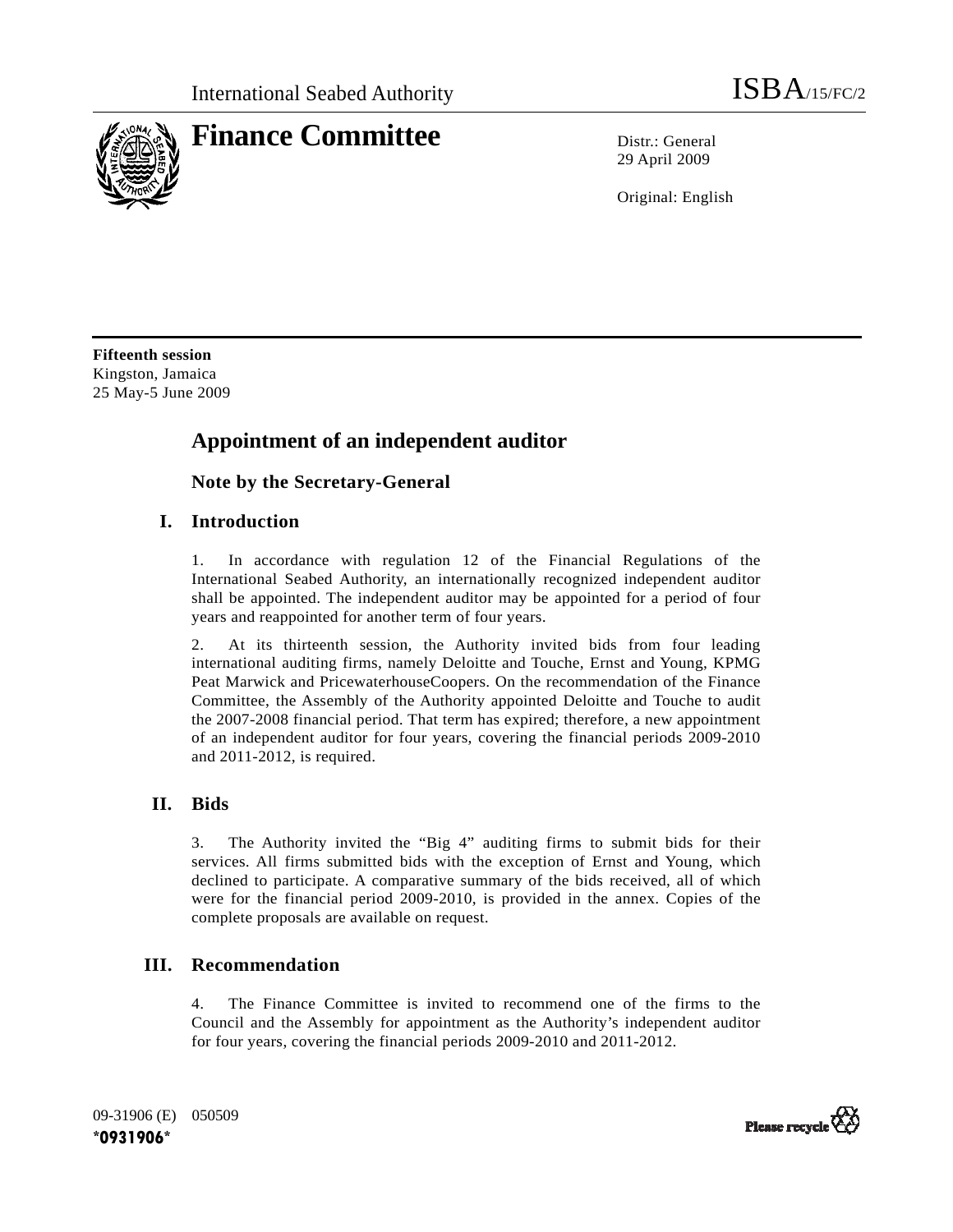#### **Annex**

**2** 

## **Summary comparison of bids for the external audit of the 2009-2010 financial statements of the International Seabed Authority**

| Comparative factors                  | Ernst & Young           | <b>KPMG</b>                                                                                                                                                 | Deloitte & Touche                                       | PricewaterhouseCoopers                                  |
|--------------------------------------|-------------------------|-------------------------------------------------------------------------------------------------------------------------------------------------------------|---------------------------------------------------------|---------------------------------------------------------|
| Institutional strength               | Declined to participate | One of the "Big 4" audit<br>firms                                                                                                                           | One of the "Big 4" audit<br>firms                       | One of the "Big 4" audit<br>firms                       |
| Team qualification and<br>experience |                         | Proposed audit team highly<br>qualified and experienced                                                                                                     | Proposed audit team highly<br>qualified and experienced | Proposed audit team highly<br>qualified and experienced |
| Important clients in Jamaica         |                         | Bank of Jamaica                                                                                                                                             | Urban Development<br>Corporation<br>The Port Authority  | Courts Jamaica                                          |
|                                      |                         | Cable and Wireless Jamaica<br>Citibank Jamaica<br>Grace Kennedy Limited                                                                                     |                                                         | Digicel Limited                                         |
|                                      |                         |                                                                                                                                                             |                                                         | Life of Jamaica                                         |
|                                      |                         |                                                                                                                                                             | Petrojam Limited                                        | <b>National Commercial Bank</b>                         |
|                                      |                         |                                                                                                                                                             | <b>National Housing Trust</b>                           | Pegasus Hotel                                           |
| Approach                             |                         | Effective risk assessment                                                                                                                                   | Control-based approach                                  | Risk-based approach                                     |
|                                      |                         | Control testing                                                                                                                                             | No surprises                                            | Control testing                                         |
|                                      |                         | Substantive audit procedures                                                                                                                                | Cost efficient                                          | Substantive audit procedures                            |
|                                      |                         |                                                                                                                                                             | Information systems                                     | Information systems                                     |
| Timelines                            |                         | December 2009-January<br>2010: plan and control<br>evaluation<br>February 2010: substantive<br>testing<br>February-March 2010:<br>Completion of final audit | December 2009: planning<br>and controls                 | February 2010: planning and<br>controls                 |
|                                      |                         |                                                                                                                                                             | February 2010: pre-final<br>audit                       | February 2010: pre-final<br>audit                       |
|                                      |                         |                                                                                                                                                             | March 2010: final audit                                 | March 2010: final audit and                             |
|                                      |                         |                                                                                                                                                             | April 2010: reporting                                   | reporting                                               |